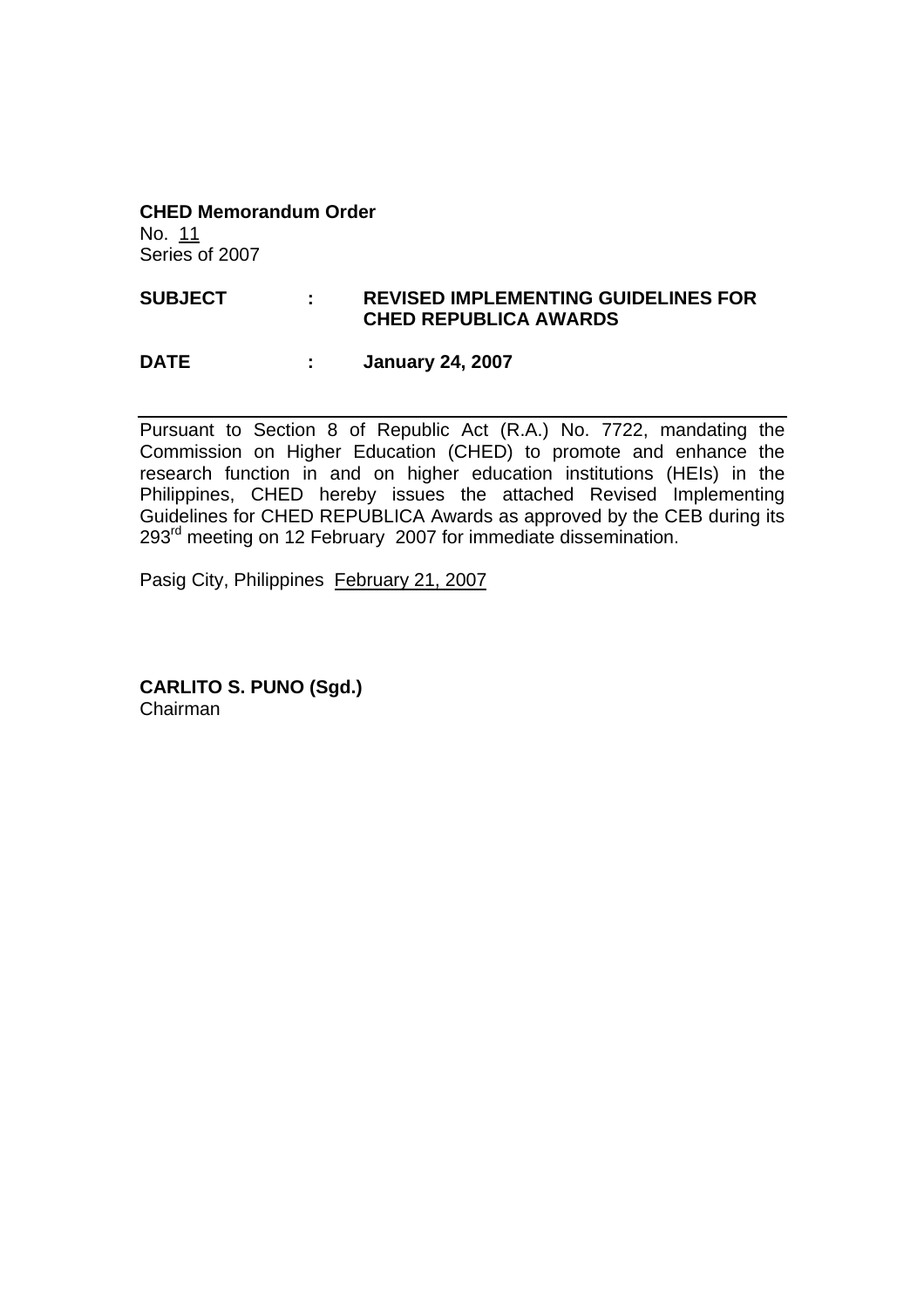# **Revised Implementing Guidelines CHED REPUBLICA Awards, 2007**

(Outstanding Research and Publication Awards)

The CHED REPUBLICA Awards are offered annually to recognize and reward outstanding research outputs that contribute to the discovery, adaptation of new knowledge and innovative technology that lead to sustainable development or generation of concepts which propel significant advances in the CHED identified priority disciplines.

### **OBJECTIVES**

- 1. To provide impetus for enhancing research productivity in public and private HEIs.
- 2. To promote greater appreciation of the importance of research in higher education and in national development.
- 3. To recognize excellence in research.

## **AWARD CATEGORIES**

Twenty awards are given in the following categories.

#### **Category Prize Zonal REPUBLICA Awards (18)**

9 Awards for Natural Science, Math, - trophy; cash prize of P50,000.00 Engineering and Information **Technology** 

9 Awards for Social Sciences, - trophy; cash prize of P50,000.00 Economics, Education and **Humanities** 

(one pair each for 9 zones covered by the CHED Zonal Research Centers)

#### **National REPUBLICA Awards (2)**

|         | 2 awards: 1 award for Natural - trophy; cash prize of P150,000.00; |
|---------|--------------------------------------------------------------------|
|         | Science and 1 award for Social P 150,000.00 research award for any |
| Science | or combination of the following: in-                               |
|         | country lecture tour, presentation in a                            |
|         | national conference; presentation in                               |
|         | an international conference; conduct                               |
|         | of research                                                        |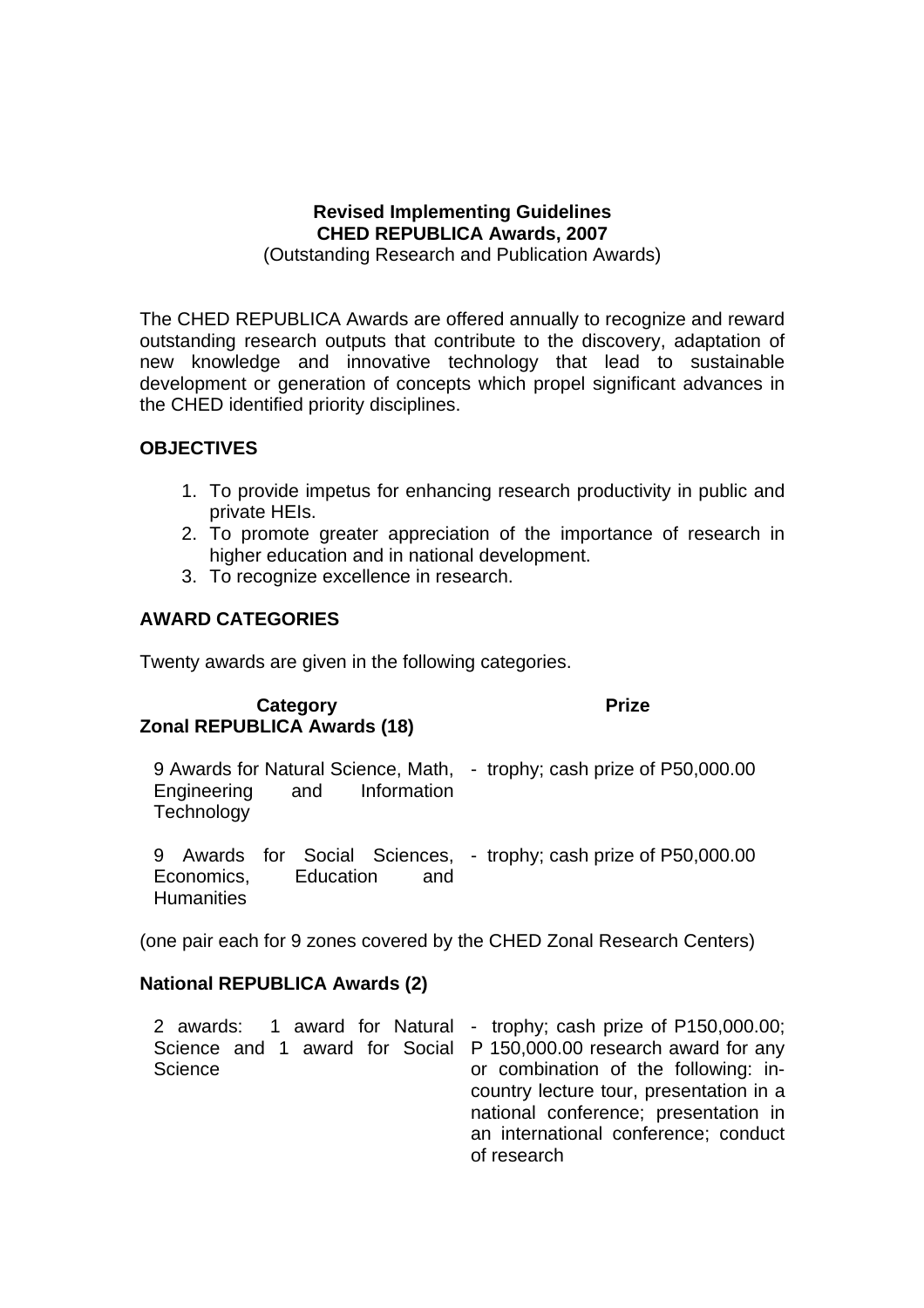## **ELIGIBILITY CRITERIA**

- Research output that has been published or has been accepted for publication in a refereed journal (local or foreign) within the last Three (3) Calendar Years prior to the year of the award. Research as defined for purpose of the Award includes works of social and natural scientists using the scientific methodology and excludes works of creative writers.
- Research output with major part done in HEIs in the Philippines.
- Produced by a Filipino-researcher or a research team with a Filipino as main researcher and faculty member or research staff of the nominating HEI in the Philippines.
- Submitted by researcher who is not a member of the ZAB are not qualified.

### **SELECTION CRITERIA**

Nominees shall be evaluated and ranked on the basis of the following criteria:

| <b>Criteria</b>                                                                                                                                                                                                                     |      |
|-------------------------------------------------------------------------------------------------------------------------------------------------------------------------------------------------------------------------------------|------|
|                                                                                                                                                                                                                                     |      |
| I. General Criteria                                                                                                                                                                                                                 | 70%  |
|                                                                                                                                                                                                                                     |      |
| A. Originality of research<br>(covering both theories/concepts and methodology)<br>Academic Significance (or impact) - Contribution to<br>knowledge                                                                                 | 50%  |
|                                                                                                                                                                                                                                     |      |
| B. Quality of Publication (s)<br>Technical quality (conceptual framework, methodology,<br>findings, conclusions)<br>Clarity of presentation<br>$\bullet$<br>Thoroughness of documentation<br>Quality of Journal<br><b>Citations</b> | 20%  |
|                                                                                                                                                                                                                                     | 30%  |
| II. Specific Criteria                                                                                                                                                                                                               |      |
|                                                                                                                                                                                                                                     |      |
| Relevance / potential impact to the region and the country<br>Contribution to community / national development<br>$\bullet$<br>Contribution to global concerns<br>$\bullet$<br>Contribution to policy development                   |      |
| TOTAL                                                                                                                                                                                                                               | 100% |